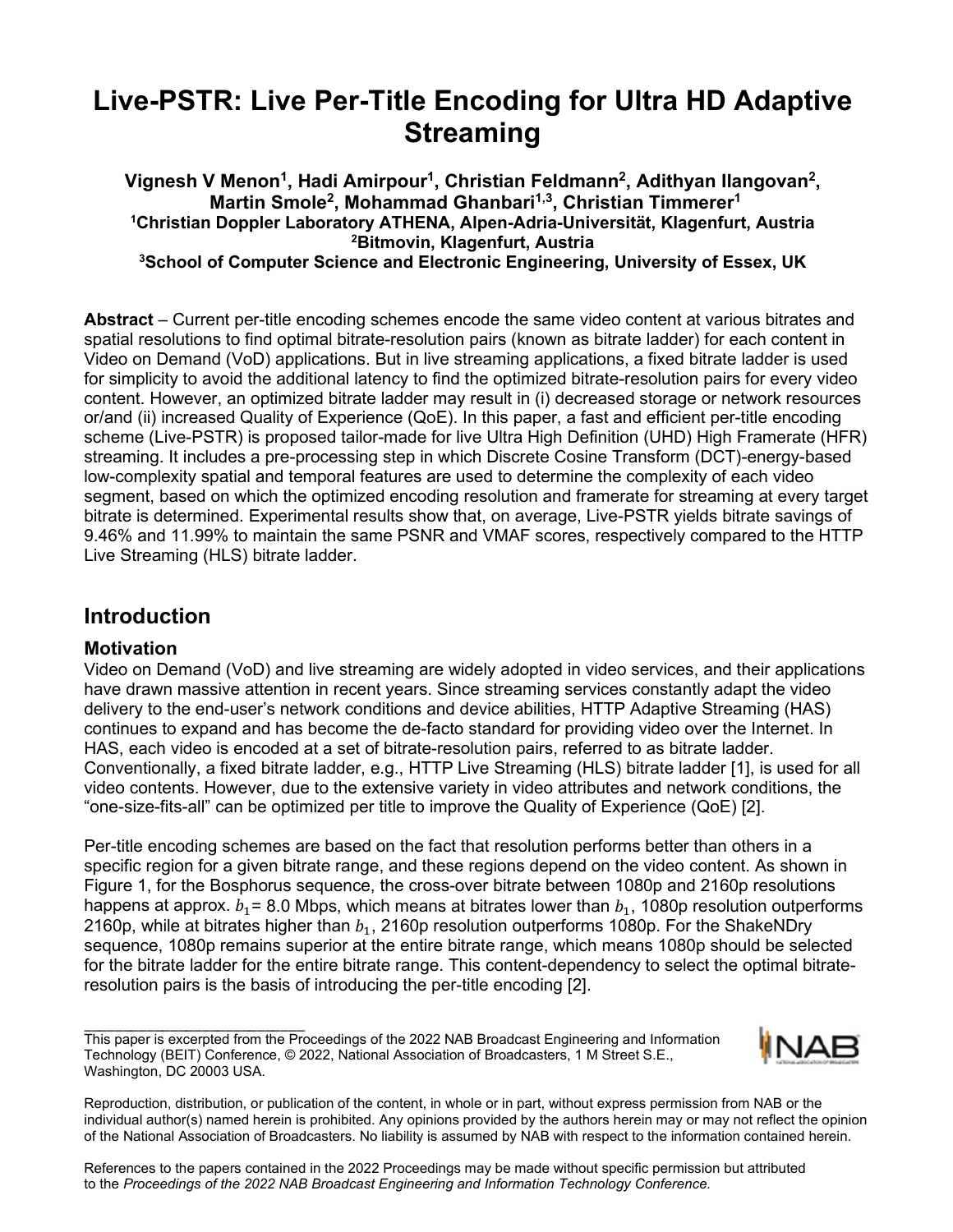

FIGURE 1: RATE-DISTORTION (RD) CURVES OF *BOSPHORUS* AND *SHAKENDRY* SEQUENCES [3] FOR 2160P AND 1080P RESOLUTIONS AT 120FPS.



FIGURE 2: RATE-DISTORTION (RD) CURVES OF *HONEYBEE* SEQUENCE [3] AT UHD RESOLUTION AND MULTIPLE FRAMERATES.

In recent years, the spatial resolution of video systems increased to 4K/8K while the temporal resolution mostly remained unchanged [4]. The introduction of HFR videos has stimulated current interest in enriching the viewing experience and visual clarity by increasing the framerate. Several studies show that increasing the framerate reduces temporal artifacts such as flickering, stuttering, and motion blur [5, 6]. However, the main limitation of HFR is a substantial addition in encoding and decoding complexities, which results in increased encoding and decoding times and bitrate overhead compared to low framerate videos [7]. The high bitrate requirement for HFR videos calls for a trade-off between the perceived video quality of *(a)* the compressed video at its original framerate and *(b)* the video compressed at a lower framerate and upscaled in the temporal domain at, *e.g.,* the client [8]. When dropping (some) frames, their bitrate budget is allocated to the remaining frames resulting in a quality improvement of the remaining frames. However, a temporal artifact is added when the video is temporally downscaled. Mackin, et al. [9] showed that higher framerates are advantageous at higher bitrates, particularly in simple sequences with camera motions. However, in terms of encoding efficiency, a lower framerate video performs better at lower bitrates than a higher framerate video. An example UHD (2160p) encoding at various framerates is shown in Figure 2. It reveals that for the *HoneyBee* sequence [3], 24fps is best at 0.2Mbps, 30fps at 1.2Mbps, 120fps at 16.8Mbps. In general, the assumption is that more frames can be dropped in slow-moving videos than fast-moving ones without much noticeable difference in the perceived moving objects' quality [10]. This is the basis for introducing a variable framerate (VFR) coding scheme, depicted in Figure 3. This coding scheme can considerably reduce the bitrate without incurring apparent distortions. Therefore, the bitrate ladder has to be optimized in both spatial and temporal resolutions.

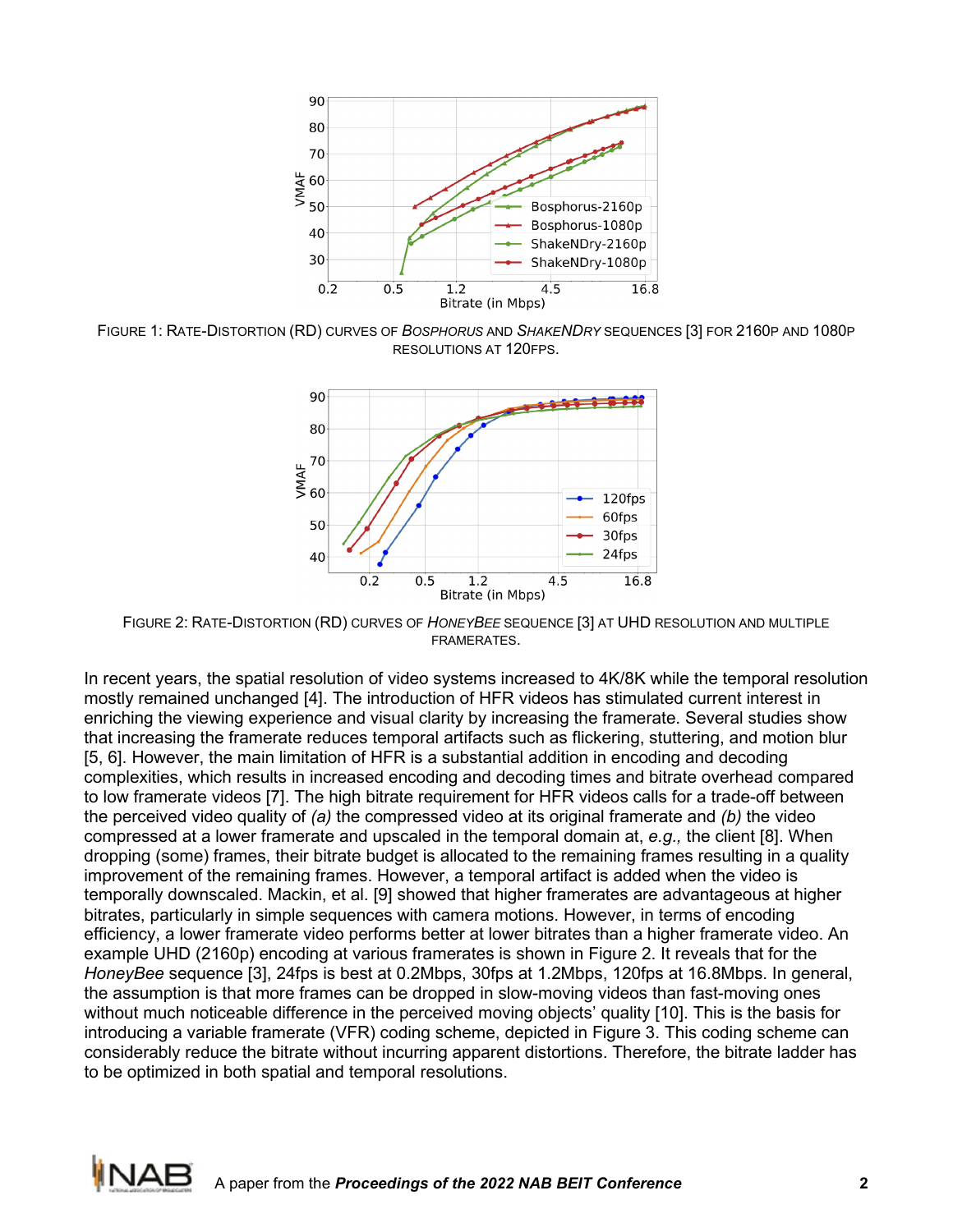

FIGURE 3: BLOCK DIAGRAM OF A VARIABLE FRAME-RATE (VFR) CODING SCHEME [7] IN THE CONTEXT OF VIDEO ENCODING.  $f_{max}$  and  $\hat{f}$  Denote the Original Framerate of the Video and the Framerate at Which the Video is ENCODED.

. Though per-title encoding schemes [2, 8, 11] improve the quality of video delivery, determining the convex-hull is computationally very expensive, which made them suitable only for Video on Demand (VoD) streaming applications. Assuming that the streaming service provider supports  $r$  resolutions,  $f$ framerates and *b* bitrates, finding the optimized per-title bitrate ladder requires  $r \times f \times b$  encodings [8]. However, some methods pre-analyze the video contents to avoid brute force encoding of all bitrateresolution pairs [12]. Katsenou et al. [13] introduced a content-gnostic technique that uses machine learning to find the bitrate range for each resolution that transcends the other resolutions. Bhat et al. [14, 15] proposed a Random Forest (RF) classifier to determine which encoding resolution is best suited over different quality ranges and study machine learning based adaptive resolution prediction. Yet, these methods yield latency much higher than the accepted latency in live streaming.

## **Contributions**

This paper presents a low-latency online per-title encoding scheme (Live-PSTR) which improves bitrate ladders for live UHD HFR video streaming applications without any perceptible additional latency. This scheme comprises a resolution prediction algorithm that determines every segment's optimized resolution for a given target bitrate. It also includes a low-latency framerate prediction algorithm which predicts optimized framerate for the predicted resolution and target bitrate for every segment. Contentaware features, i.e., Discrete Cosine Transform (DCT)-energy-based low-complexity spatial and temporal features, are extracted to define video segments' characteristics. Live-PSTR is evaluated using the x265 HEVC open-source encoder [16].

## **Live-PSTR Scheme**

The architecture of the proposed Live-PSTR scheme is shown in Figure 4, according to which the optimized resolution ( $\hat{r}$ ) and the optimized framerate ( $\hat{f}$ ) for every target bitrate for each segment is predicted using the spatial and temporal features ( $E$  and  $h$  [10, 17, 18]) of the video segment and the set of pre-defined resolutions  $(R)$ , target bitrates  $(B)$  and framerates  $(F)$  of the bitrate ladder. The encoding is carried out only for the  $(\hat{r}, b, \hat{f})$  tuple for every segment, thereby eliminating the need to encode in all resolutions, bitrates, and framerates to find the optimized  $(\hat{r}, b, \hat{f})$  tuples. The convex-hull prediction in Live-PSTR is classified into three steps:

- (a) feature extraction,
- (b) resolution prediction, and
- (c) framerate prediction, respectively.

### **Feature Extraction**

In live streaming applications, selecting low-complexity features is critical to ensure low-latency video streaming without disruptions. In a video segment, two features, *i.e.*, the average texture energy  $(E)$ and the average gradient of the texture energy  $(h)$ , are calculated  $[10, 17-19]$  as a measure of the spatial and temporal complexity.

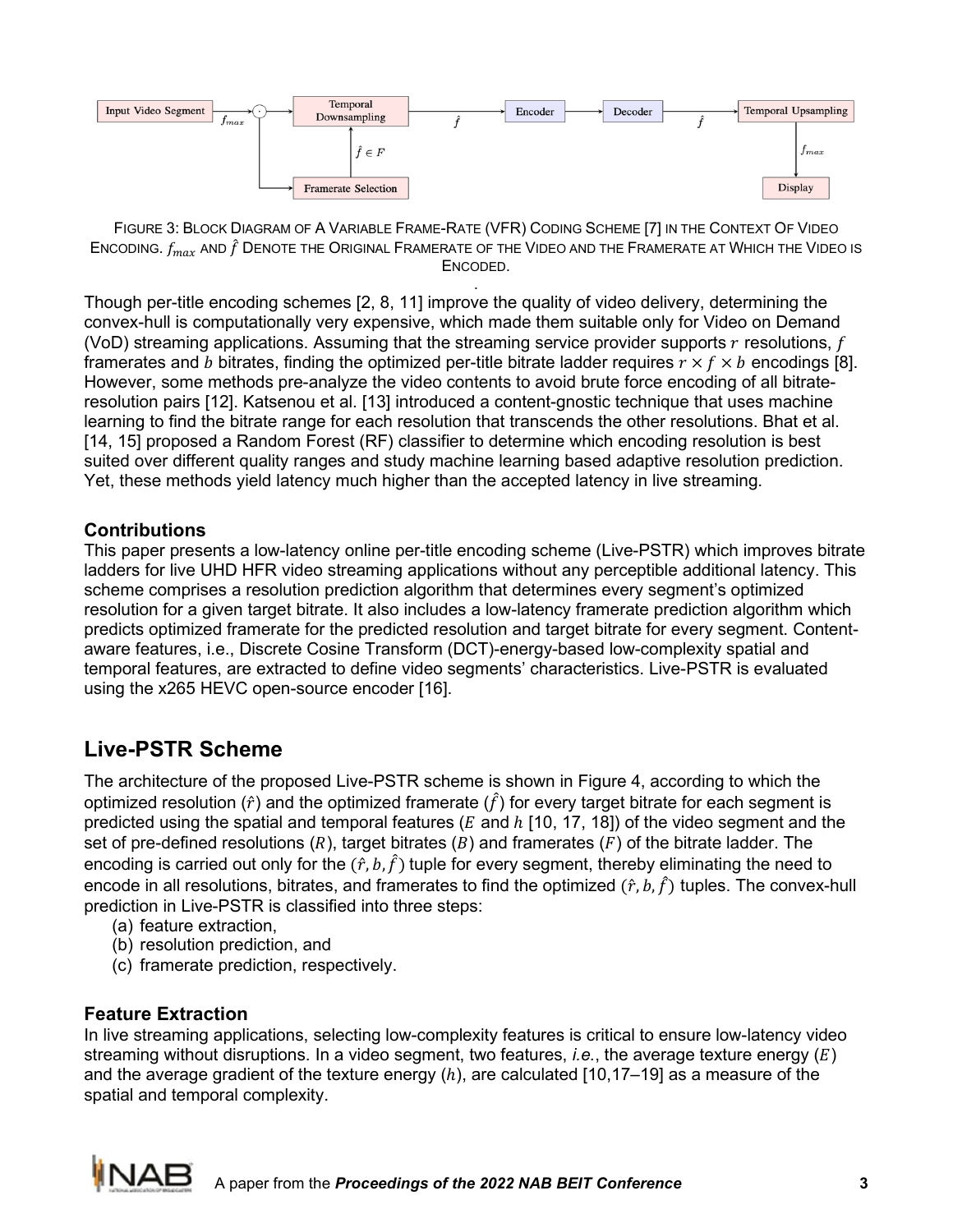

FIGURE 4: *LIVE-PSTR* ARCHITECTURE

#### **Resolution Prediction**

Resolution scaling factor  $(s)$  is defined as:

$$
s = \frac{r}{r_{max}} \, ; \, r \in R \tag{1}
$$

where  $r_{max}$  is the maximum resolution in R. In this paper, the optimized resolution scaling factor  $\hat{s}$  is determined as a function of the features  $E$  and  $h$ , and the maximum resolution and framerate. An exponentially decaying (increasing) function is modelled to determine  $\hat{s}$  as a function of target bitrate  $b$ as shown below:

$$
\hat{s}(b) = 1 - s_0 e^{-K_r b} \tag{2}
$$

where  $s = \frac{r_{min}}{r_{max}}$  ( $r_{min}$  denotes the minimum resolution in *R*),  $K_r$  determines the rate of decay. The decay rate,  $K_r$ , is directly proportional to the temporal characteristics of the segment  $h$  and the target bitrate  $b$ . At the same time, it is inversely proportional to the spatial characteristics  $E$  of the segment. Using this information,  $K_r$  is modeled as shown below:

$$
K_r = \frac{\Gamma_{MA}(r_{max}, f_{max}) \cdot h}{E} \tag{3}
$$

 $\Gamma_{MA}(r_{max}, f_{max})$  is the proportion constant named the *Menon Amirpour resolution scaling coefficient*, which depends on the original resolution  $r_{max}$  and the original framerate  $f_{max}$ . Hence, the final equation for computing the resolution scaling factor is:

$$
\hat{s}(b) = 1 - s_0 e^{-\frac{\Gamma_{MA}(r_{max}f_{max}) \cdot h \cdot b}{E}}
$$
\n(4)

To determine  $\Gamma_{MA}(r_{max}, f_{max})$ , (4) is modified to the form of Y = mX + c as shown below to use linear regression.

$$
log\left(\frac{1}{1-\hat{s}}\right) = \frac{\Gamma_{MA}(r_{max}, f_{max}) \cdot h \cdot b}{E} - log(s_0)
$$
\n(5)

After determining the optimized resolution scaling factor  $\hat{s}$  for any target bitrate, the optimized resolution is determined as:

$$
\hat{r} = \hat{s} \cdot r_{max} \tag{6}
$$

#### **Framerate Prediction**

In this paper, the optimized framerate  $\hat{f}$  is determined as a function of the features E and h, the resolution  $\hat{r}$  and the maximum framerate  $f_{max}$ . An exponential decay (increasing) function is modeled to determine  $\hat{f}$  for each segment as shown below: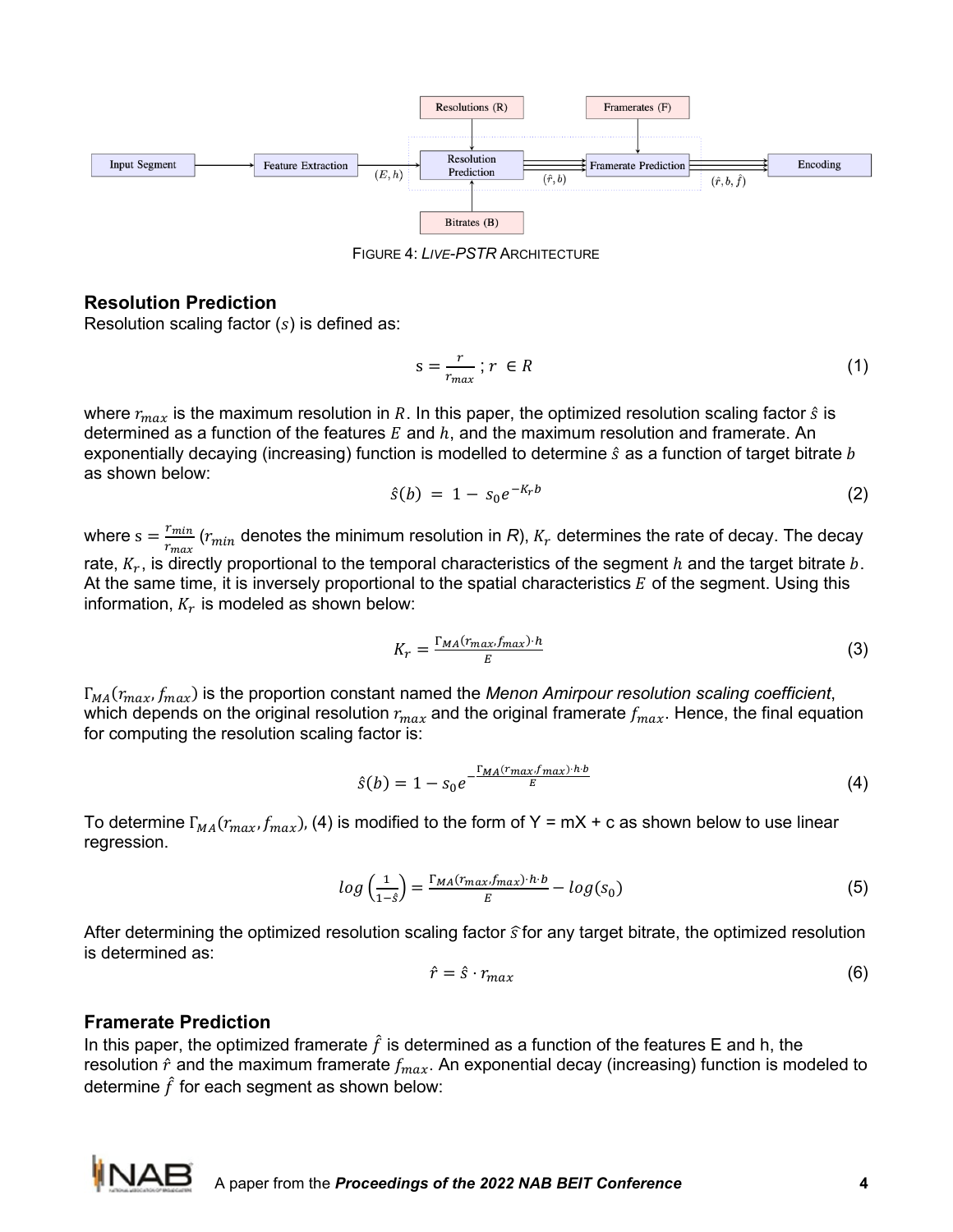$$
\hat{f} = f_{max} \left( 1 - d_0 e^{-K_f \cdot b} \right) \tag{7}
$$



FIGURE 5: THE ORIGINAL VIDEO (2160P, 120FPS) IS DOWNSCALED TO (1080P, 60FPS) AND THEN ENCODED. THE DECODED VIDEO IS UPSCALED BACK TO (2160P, 120FPS) TO MATCH THE ORIGINAL RESOLUTION AND FRAMERATE TO DISPLAY. PLEASE NOTE THAT THE OBJECTIVE METRICS ARE CALCULATED USING THE UPSCALED VIDEO.

where  $d_0 = \frac{f_{max} - f_{min}}{f_{max}}$ ,  $K_f$  determines the rate of decay. The decay rate,  $K_f$ , is directly proportional to the temporal characteristics of the segment  $h$  and the target bitrate  $b$ . At the same time, it is inversely proportional to the spatial characteristics  $E$ .  $K_f$  is thus modeled as:

$$
K_f = \frac{\beta_{MA}(\hat{r}, f_{max}) \cdot h}{E} \tag{8}
$$

 $\beta_{MA}$  is the proportion constant named the *Menon Amirpour framerate coefficient*, which depends on the video resolution ( $\hat{r}$ ) and the original framerate ( $f_{max}$ ). Hence, the final equation for computing  $\hat{f}$  is:

$$
\hat{f} = f_{max} \left( 1 - d_0 e^{-\frac{\beta_{MA}(\hat{r}, f_{max}) \cdot h \cdot b}{E}} \right)
$$
\n(9)

To determine  $\beta_{MA}(\hat{r}, f_{max})$ , (9) is modified to the form of Y = mX + c as shown below to use linear regression.

$$
log\left(\frac{f_{max}}{f_{max}-\hat{f}}\right) = \frac{\beta_{MA}(\hat{r}, f_{max}) \cdot h \cdot b}{E} - log(d_0)
$$
\n(10)

After determining  $\beta_{MA}(\hat{r}, f_{max})$ , the model predicts  $\hat{f}$  for every segment for any given target bitrate and resolution.

On the encoding side, frames are dropped based on the optimized framerate. The video segment is decoded and upscaled in the temporal and spatial domain such that it is displayed at the original resolution ( $r_{max}$ ) and framerate ( $f_{max}$ ) as shown in Figure 5. This is because many of the displays do not support VFR coding [7].

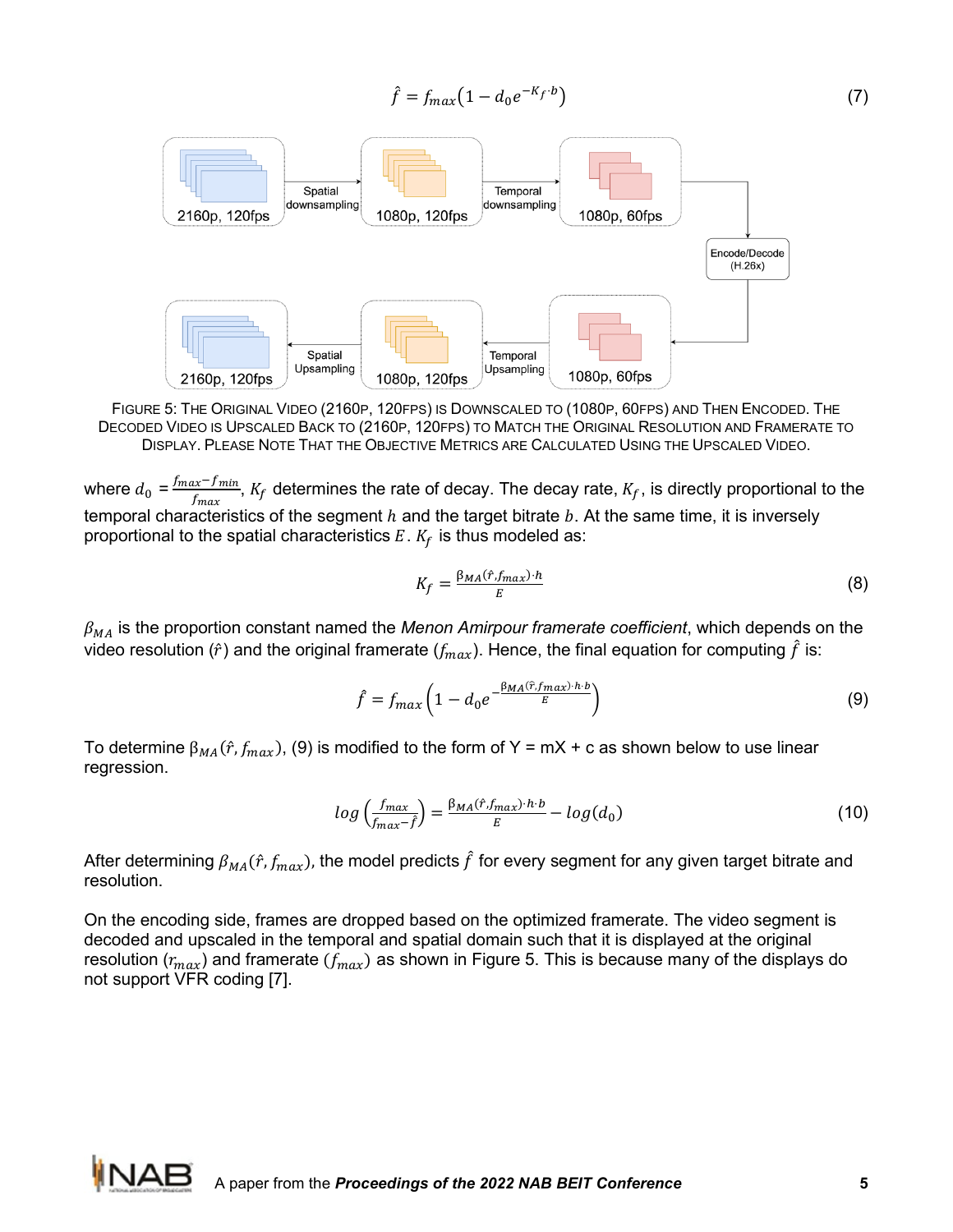# **Evaluation**

## **Test Methodology**

The test sequences are encoded using x265 v3.5 [16] with the ultrafast preset and Video Buffering Verifier (VBV) rate control mode. All experiments are run on a dual-processor server with Intel Xeon Gold 5218R (80 cores, frequency at 2.10GHz). The resolutions specified in Apple HLS authoring specifications [1] are considered in the evaluation, *i.e.*,  $R = \{360, 432, 540, 720, 1080, 1440\}$ .

| Video Properties |                  |       |       | <b>Results</b>          |                                |           |            |            |
|------------------|------------------|-------|-------|-------------------------|--------------------------------|-----------|------------|------------|
| Dataset          | Video            | Е     | h     | $   s_G - \hat{s}   _2$ | $  f_G - \hat{f}  $<br>$J$ max | $BDR_P$   | $BDR_V$    | $\Delta T$ |
| <b>JVET [23]</b> | CatRobot         | 66.99 | 12.86 | 0.01                    | 0.02                           | $-8.95%$  | $-10.43%$  | $-77.62%$  |
|                  | DaylightRoad2    | 54.78 | 20.35 | 0.02                    | 0.03                           | $-9.35%$  | $-13.52%$  | $-76.97%$  |
|                  | FoodMarket4      | 60.61 | 22.67 | 0.02                    | 0.02                           | $-8.74%$  | $-12.11%$  | $-78.01%$  |
| <b>UVG [3]</b>   | Beauty           | 37.72 | 19.34 | 0.02                    | 0.01                           | $-12.14%$ | $-12.29%$  | $-76.89%$  |
|                  | <b>Bosphorus</b> | 23.35 | 6.33  | 0.03                    | 0.01                           | $-10.47%$ | $-11.78%$  | $-77.71%$  |
|                  | HoneyBee         | 40.71 | 5.29  | 0.01                    | 0.01                           | $-13.51%$ | $-14.96%$  | -79.76%    |
|                  | Jockey           | 33.79 | 53.08 | 0.02                    | 0.01                           | $-7.36\%$ | $-11.95%$  | $-76.65%$  |
|                  | Lips             | 36.96 | 10.01 | 0.02                    | 0.01                           | $-6.93%$  | $-9.67\%$  | $-76.16%$  |
|                  | ReadySteadyGo    | 55.40 | 46.06 | 0.01                    | 0.03                           | $-5.76%$  | $-10.02%$  | $-76.74%$  |
|                  | ShakeNDry        | 40.83 | 10.13 | 0.03                    | 0.03                           | $-11.31%$ | $-16.02%$  | $-77.67%$  |
|                  | YachtRide        | 37.72 | 19.34 | 0.02                    | 0.03                           | $-6.56%$  | $-9.14%$   | $-77.34%$  |
| Average          |                  |       |       | 0.02                    | 0.02                           | $-9.46%$  | $-11.99\%$ | $-77.72%$  |

TABLE 1: RESULTS OF *LIVE-PSTR* AGAINST FIXED BITRATE LADDER APPROACH.

2160}. The lower resolution sources are generated from the original video source by applying bi-cubic scaling using FFmpeg [20]. The set of framerates considered in this paper is = {20, 24, 30, 45, 60, 90, 120}. The resulting quality in PSNR and VMAF [21], and the achieved bitrate are compared for each test sequence. Since the content is assumed to be displayed on the highest resolution, *i.e.*, 2160p, the encoded content is scaled (bi-cubic) to 2160p resolution, and VMAF and PSNR are calculated. Bjøntegaard delta rates [22] *BDRP* and *BDRV* refer to the average increase in bitrate of the representations compared with that of the fixed bitrate ladder encoding to maintain the same PSNR and VMAF, respectively. A negative *BDR* indicates a gain in coding efficiency of *Live-PSTR* compared to the fixed bitrate ladder encoding. ∆T represents the cumulative difference in time taken for encoding representations selected using *Live-PSTR* compared to the brute-force approach which encodes in all resolutions, bitrates, and framerates to choose the optimized representations.

## **Experimental Results**

Table 1 summarizes the results of *Live-PSTR*-based encodings using UHD (2160p) resolution and high framerate (60 and 120fps) test sequences from JVET [23] and UVG [3] datasets. The spatio-temporal characteristics of the video are measured using the  $E$  and  $h$  features [18], which is later used to predict the optimized resolution and framerate for the target encoding bitrates. The optimized resolution scaling factor  $s_G$  is determined manually for each target bitrate for every segment which is used as the ground truth. The accuracy of the resolution prediction algorithm is determined by the  $L_2$  norm of the  $s_G$  and the selected resolution scaling factor  $(\hat{s})$ , *i.e.*,  $|| s_G - \hat{s} ||_2$ . The average  $|| s_G - \hat{s} ||_2$  is observed as 0.02. Similarly, the optimized framerate  $f_G$  is determined manually for each resolution and target bitrate for every segment which is used as the ground truth. The accuracy of the framerate prediction algorithm is determined by the normalized  $L_2$  norm of  $f_G$ . The average speed of the convex-hull prediction for each segment is 370 fps. Hence, *Live-PSTR* introduces no additional latency in streaming. On average, *BDRP* and *BDRV* of *Live-PSTR* compared to the fixed bitrate ladder approach are -9.46% and -11.99%,

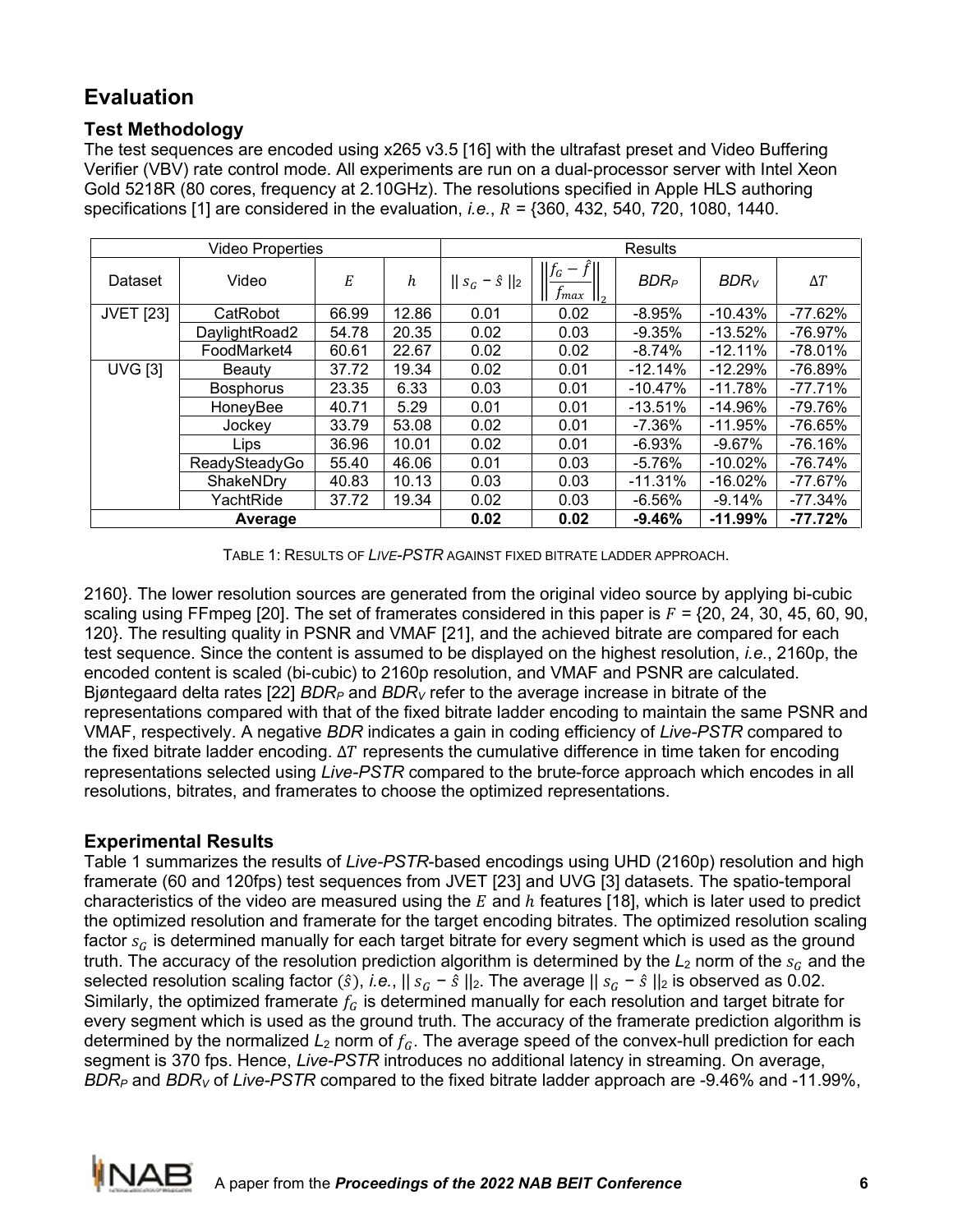respectively. Compared to the brute-force approach to select the optimized resolution and framerate, *Live-PSTR* yields an average time saving of 77.72%.

The improvement in compression efficiency of the encodings of *Beauty* and *HoneyBee* sequences, the predicted optimized resolution and framerates using *Live-PSTR* scheme is depicted in Figure 6.



FIGURE 6: THE PREDICTED OPTIMIZED RESOLUTION AND OPTIMIZED FRAMERATE, AND COMPARISON OF RD CURVES OF *BEAUTY* (A,C,E) AND *HONEYBEE* (B,D,F) SEQUENCES USING THE HLS BITRATE LADDER AND *LIVE-PSTR*.

# **Conclusions**

This paper proposed an online per-title encoding scheme with spatial and temporal resolutions (*Live-PSTR*), especially for live streaming of UHD HFR videos. *Live-PSTR* includes a convex-hull prediction algorithm that predicts the optimized resolution and framerate for a given target bitrate for each segment,

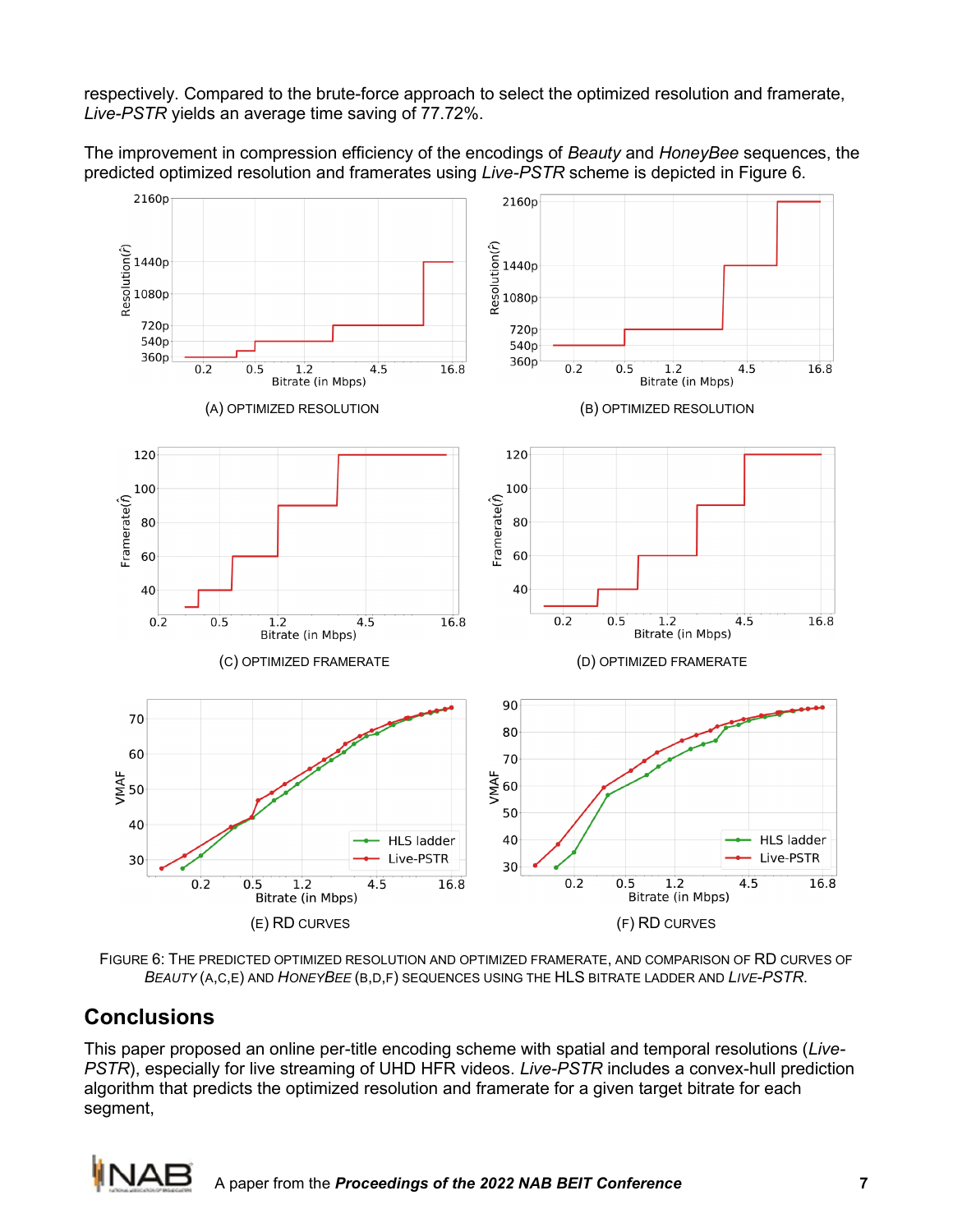which helps improve the quality of live streaming. DCT-energy-based features are calculated to determine segments' spatial and temporal complexities, which is fast and effective. It is observed that live streaming using *Live-PSTR* requires 9.46% fewer bits to maintain the same PSNR and 11.99% fewer bits to maintain the same VMAF compared to the HLS bitrate ladder encoding using x265 HEVC encoder.

# **Acknowledgment**

The financial support of the Austrian Federal Ministry for Digital and Economic Affairs, the National Foundation for Research, Technology and Development, and the Christian Doppler Research Association is gratefully acknowledged. Christian Doppler Laboratory ATHENA: [https://athena.itec.aau.at/.](https://athena.itec.aau.at/)

# **References**

- [1] Apple Inc., "HLS Authoring Specification for Apple Devices," [Online]. Available: https://developer.apple.com/documentation/http\_live\_streaming/hls\_authoring\_specification\_for [apple\\_devices.](https://developer.apple.com/documentation/http_live_streaming/hls_authoring_specification_for_apple_devices)
- [2] J. De Cock, Z. Li, M. Manohara, and A. Aaron, "Complexity-based consistent-quality encoding in the cloud," in 2016 IEEE International Conference on Image Processing (ICIP), 2016.
- [3] A. Mercat, M. Viitanen, and J. Vanne, UVG Dataset: 50/120fps 4K Sequences for Video Codec Analysis and Development. New York, NY, USA: Association for Computing Machinery, 2020, pp. 297–302. [Online]. Available:<https://doi.org/10.1145/3339825.3394937>
- [4] C. Ge, N. Wang, G. Foster, and M. Wilson, "Toward QoE-Assured 4K Video-on-Demand Delivery Through Mobile Edge Virtualization With Adaptive Prefetching," IEEE Transactions on Multimedia, vol. 19, no. 10, pp. 2222–2237, 2017.
- [5] P. C. Madhusudana, X. Yu, N. Birkbeck, Y. Wang, B. Adsumilli, and A. C. Bovik, "Subjective and Objec tive Quality Assessment of High Frame Rate Videos," IEEE Access, vol. 9, pp. 108 069– 108 082, 2021.
- [6] J. Y. C. Chen and J. E. Thropp, "Review of Low Frame Rate Effects on Human Performance," IEEE Transactions on Systems, Man, and Cybernetics - Part A: Systems and Humans, vol. 37, no. 6, 2007.
- [7] G. Herrou, C. Bonnineau, W. Hamidouche, P. Dumenil, J. Fournier, and L. Morin, "Quality- driven Variable Frame-Rate for Green Video Coding in Broadcast Applications," IEEE Transactions on Circuits and Systems for Video Technology, pp. 1–1, 2020.
- [8] H. Amirpour, C. Timmerer, and M. Ghanbari, "PSTR: Per-Title Encoding Using Spatio-Temporal Resolutions," in 2021 IEEE International Conference on Multimedia and Expo (ICME), 2021, pp.  $1-6.$
- [9] A. Mackin, F. Zhang, M. A. Papadopoulos, and D. Bull, "Investigating the impact of high frame rates on video compression," in 2017 IEEE International Conference on Image Processing (ICIP), 2017, pp. 295–299.